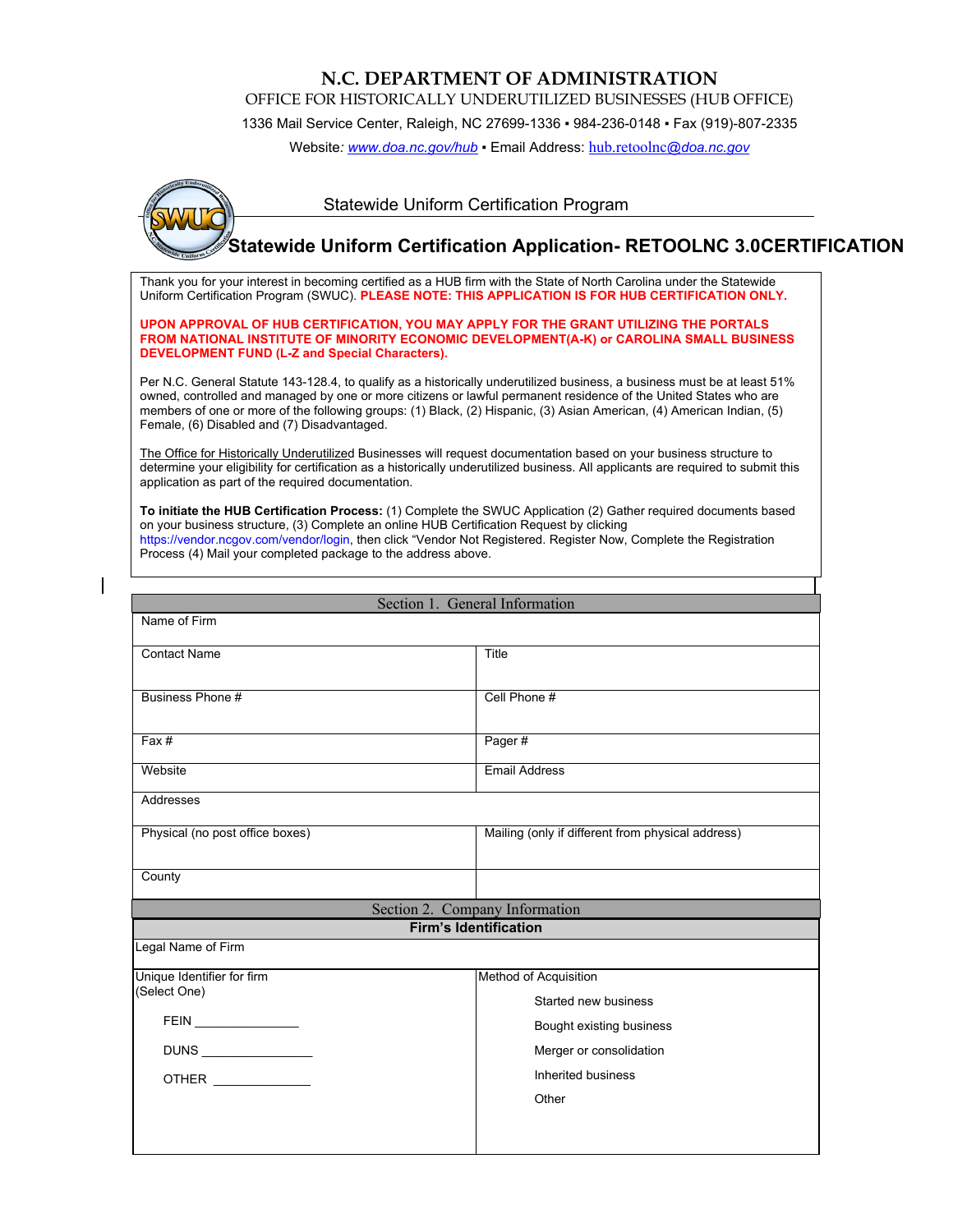| <b>Firm's Profile</b>                                                                                                                                                                                                    |           |                         |                               |                                                        |                                                                                                                         |  |
|--------------------------------------------------------------------------------------------------------------------------------------------------------------------------------------------------------------------------|-----------|-------------------------|-------------------------------|--------------------------------------------------------|-------------------------------------------------------------------------------------------------------------------------|--|
| <b>Business structure</b>                                                                                                                                                                                                |           |                         |                               |                                                        |                                                                                                                         |  |
| Corporation (including PLLC)                                                                                                                                                                                             |           |                         |                               |                                                        |                                                                                                                         |  |
| <b>Limited Liability Company</b>                                                                                                                                                                                         |           |                         |                               | Date Firm was established                              |                                                                                                                         |  |
| Partnership (including LLP)                                                                                                                                                                                              |           |                         |                               |                                                        |                                                                                                                         |  |
| Sole Proprietorship                                                                                                                                                                                                      |           |                         |                               |                                                        |                                                                                                                         |  |
| Joint Venture                                                                                                                                                                                                            |           |                         |                               |                                                        |                                                                                                                         |  |
|                                                                                                                                                                                                                          |           |                         |                               |                                                        |                                                                                                                         |  |
| Firm's Relationship with Other Businesses                                                                                                                                                                                |           |                         |                               |                                                        | Is your firm co-located at any of its business locations with any other business, organization, or entity? If yes, who? |  |
|                                                                                                                                                                                                                          |           |                         |                               |                                                        |                                                                                                                         |  |
| Does your firm, at any of its business locations, share a phone number, P.O. box, office space, yard, warehouse,<br>facilities, equipment or office staff with any other business, organization, or entity? If yes, who? |           |                         |                               |                                                        |                                                                                                                         |  |
|                                                                                                                                                                                                                          |           |                         |                               |                                                        |                                                                                                                         |  |
| Section 3. Ownership Information (Ownership percentages must total 100)<br>If there are more than two owners, attach a separate sheet.                                                                                   |           |                         |                               |                                                        |                                                                                                                         |  |
| Owner#1                                                                                                                                                                                                                  |           |                         |                               |                                                        |                                                                                                                         |  |
| Name                                                                                                                                                                                                                     |           | Title                   |                               |                                                        | Contact Phone #                                                                                                         |  |
|                                                                                                                                                                                                                          |           |                         |                               |                                                        |                                                                                                                         |  |
| Ethnicity:                                                                                                                                                                                                               |           | Gender                  |                               | Disabled                                               | Are you a U.S. Citizen or                                                                                               |  |
| <b>Black</b>                                                                                                                                                                                                             |           | Male                    |                               | Yes                                                    | permanent resident alien of                                                                                             |  |
| Hispanic                                                                                                                                                                                                                 |           | Female                  |                               | <b>No</b>                                              | the U.S.?                                                                                                               |  |
| Asian American                                                                                                                                                                                                           |           |                         |                               |                                                        | Yes                                                                                                                     |  |
| American Indian                                                                                                                                                                                                          |           |                         |                               | Disadvantaged                                          | No                                                                                                                      |  |
|                                                                                                                                                                                                                          |           |                         |                               |                                                        |                                                                                                                         |  |
|                                                                                                                                                                                                                          |           |                         |                               |                                                        |                                                                                                                         |  |
| Percentage of ownership                                                                                                                                                                                                  | ownership | Date applicant acquired |                               | Initial Investment to Acquire Ownership                |                                                                                                                         |  |
|                                                                                                                                                                                                                          |           |                         |                               | Cash: $$$<br>Real Estate: \$ _____________             |                                                                                                                         |  |
|                                                                                                                                                                                                                          |           |                         |                               |                                                        | Equipment: \$ _______________                                                                                           |  |
| # of shares owned                                                                                                                                                                                                        |           |                         |                               |                                                        | Expertise: \$                                                                                                           |  |
|                                                                                                                                                                                                                          |           |                         |                               |                                                        |                                                                                                                         |  |
| Are you related by blood or marriage to any of the other owners? If yes, who?                                                                                                                                            |           |                         |                               |                                                        |                                                                                                                         |  |
|                                                                                                                                                                                                                          |           |                         |                               |                                                        |                                                                                                                         |  |
| Do you own any other businesses?                                                                                                                                                                                         |           |                         |                               |                                                        |                                                                                                                         |  |
|                                                                                                                                                                                                                          |           |                         |                               |                                                        |                                                                                                                         |  |
| Do you perform a supervisory or management function for another firm?                                                                                                                                                    |           |                         |                               |                                                        |                                                                                                                         |  |
|                                                                                                                                                                                                                          |           |                         |                               |                                                        |                                                                                                                         |  |
| Do you work for any company, organization or entity that has a relationship with this firm?                                                                                                                              |           |                         |                               |                                                        |                                                                                                                         |  |
| Identify the daily management functions for which you are responsible by placing a check mark in the appropriate<br>box below:                                                                                           |           |                         |                               |                                                        |                                                                                                                         |  |
| <b>Financial Decision making</b><br>Office Management                                                                                                                                                                    |           |                         |                               |                                                        |                                                                                                                         |  |
| Hiring/Firing of management personnel                                                                                                                                                                                    |           |                         |                               | Field/Production Operations/Supervisor                 |                                                                                                                         |  |
| <b>Estimating and Bidding</b>                                                                                                                                                                                            |           |                         | Purchasing of Major Equipment |                                                        |                                                                                                                         |  |
| Negotiating and Contract Execution<br>Marketing / Sales                                                                                                                                                                  |           |                         |                               |                                                        |                                                                                                                         |  |
| Authorized to make Financial Transactions                                                                                                                                                                                |           |                         |                               | Authorized to Sign Company Checks (For any<br>purpose) |                                                                                                                         |  |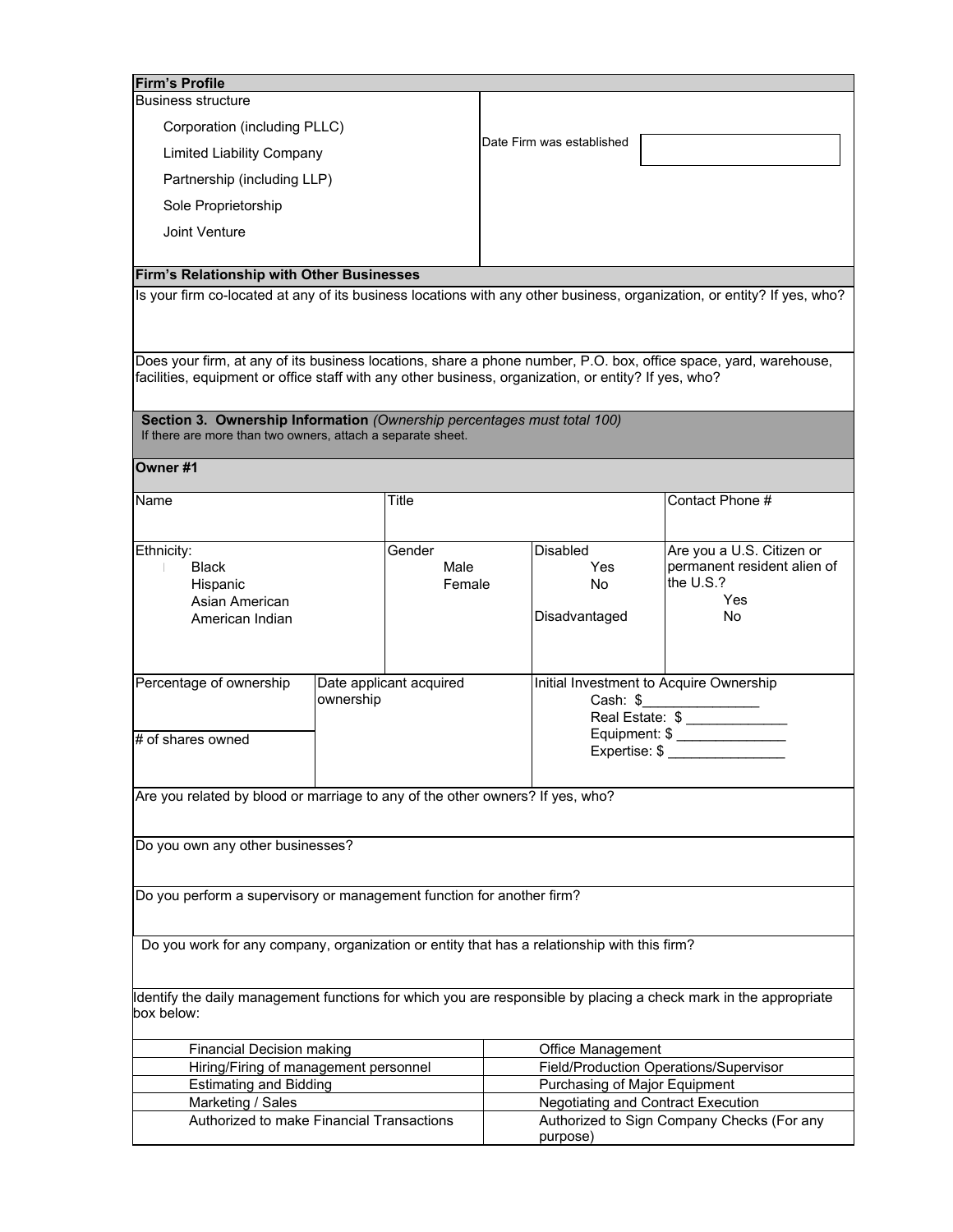| lOwner #2                                                                                                                                                                                                                           |                                                         |        |                                                                               |                               |                                                                                                                  |                                |                             |  |  |
|-------------------------------------------------------------------------------------------------------------------------------------------------------------------------------------------------------------------------------------|---------------------------------------------------------|--------|-------------------------------------------------------------------------------|-------------------------------|------------------------------------------------------------------------------------------------------------------|--------------------------------|-----------------------------|--|--|
| Name                                                                                                                                                                                                                                |                                                         | Title  |                                                                               |                               | Contact Phone #                                                                                                  |                                |                             |  |  |
|                                                                                                                                                                                                                                     |                                                         |        |                                                                               |                               |                                                                                                                  |                                |                             |  |  |
|                                                                                                                                                                                                                                     |                                                         |        |                                                                               |                               |                                                                                                                  |                                |                             |  |  |
| Ethnicity:                                                                                                                                                                                                                          |                                                         | Gender |                                                                               |                               | <b>Disabled</b>                                                                                                  |                                | Are you a U.S. Citizen or   |  |  |
| <b>Black</b>                                                                                                                                                                                                                        |                                                         | Male   |                                                                               |                               | Yes                                                                                                              |                                | permanent resident alien of |  |  |
| Hispanic                                                                                                                                                                                                                            |                                                         | Female |                                                                               |                               | No.                                                                                                              |                                | the U.S.?                   |  |  |
|                                                                                                                                                                                                                                     | Asian American                                          |        |                                                                               |                               | Disadvantaged                                                                                                    |                                | Yes                         |  |  |
|                                                                                                                                                                                                                                     | American Indian                                         |        |                                                                               |                               |                                                                                                                  | <b>No</b>                      |                             |  |  |
|                                                                                                                                                                                                                                     | Date applicant acquired<br>Percentage of ownership      |        |                                                                               |                               | Initial Investment to Acquire Ownership                                                                          |                                |                             |  |  |
|                                                                                                                                                                                                                                     | ownership                                               |        |                                                                               |                               |                                                                                                                  | Cash: \$                       |                             |  |  |
|                                                                                                                                                                                                                                     |                                                         |        |                                                                               |                               |                                                                                                                  |                                |                             |  |  |
| # of shares owned                                                                                                                                                                                                                   |                                                         |        |                                                                               |                               |                                                                                                                  | Equipment: \$ ________________ |                             |  |  |
|                                                                                                                                                                                                                                     |                                                         |        |                                                                               |                               |                                                                                                                  | Expertise: \$                  |                             |  |  |
|                                                                                                                                                                                                                                     |                                                         |        |                                                                               |                               |                                                                                                                  |                                |                             |  |  |
|                                                                                                                                                                                                                                     |                                                         |        | Are you related by blood or marriage to any of the other owners? If yes, who? |                               |                                                                                                                  |                                |                             |  |  |
| Do you own any other businesses?                                                                                                                                                                                                    |                                                         |        |                                                                               |                               |                                                                                                                  |                                |                             |  |  |
|                                                                                                                                                                                                                                     |                                                         |        | Do you perform a supervisory or management function for another firm?         |                               |                                                                                                                  |                                |                             |  |  |
|                                                                                                                                                                                                                                     |                                                         |        |                                                                               |                               | Do you work for any company, organization or entity that has a relationship with this firm?                      |                                |                             |  |  |
|                                                                                                                                                                                                                                     |                                                         |        |                                                                               |                               | Identify the daily management functions for which you are responsible by placing a check mark in the appropriate |                                |                             |  |  |
| box below:                                                                                                                                                                                                                          |                                                         |        |                                                                               |                               |                                                                                                                  |                                |                             |  |  |
|                                                                                                                                                                                                                                     | <b>Financial Decision making</b>                        |        |                                                                               |                               | <b>Office Management</b>                                                                                         |                                |                             |  |  |
|                                                                                                                                                                                                                                     | Hiring/Firing of management personnel                   |        |                                                                               |                               | Field/Production Operations/Supervisor                                                                           |                                |                             |  |  |
|                                                                                                                                                                                                                                     | <b>Estimating and Bidding</b>                           |        |                                                                               | Purchasing of Major Equipment |                                                                                                                  |                                |                             |  |  |
|                                                                                                                                                                                                                                     | Marketing / Sales<br>Negotiating and Contract Execution |        |                                                                               |                               |                                                                                                                  |                                |                             |  |  |
|                                                                                                                                                                                                                                     | Authorized to make Financial Transactions               |        |                                                                               |                               | Authorized to Sign Company Checks (For any                                                                       |                                |                             |  |  |
|                                                                                                                                                                                                                                     |                                                         |        |                                                                               | purpose)                      |                                                                                                                  |                                |                             |  |  |
|                                                                                                                                                                                                                                     |                                                         |        |                                                                               |                               |                                                                                                                  |                                |                             |  |  |
| Section 4. Control                                                                                                                                                                                                                  |                                                         |        |                                                                               |                               |                                                                                                                  |                                |                             |  |  |
| A. Officers and Board of Directors                                                                                                                                                                                                  |                                                         |        |                                                                               |                               |                                                                                                                  |                                |                             |  |  |
|                                                                                                                                                                                                                                     |                                                         |        |                                                                               |                               | Identify your firm's Officers & Board of Directors (If additional space is required, attach a separate sheet):   |                                |                             |  |  |
| <b>Date Appointed</b><br><b>Ethnicity</b><br><b>Name</b><br>Title<br>Gender                                                                                                                                                         |                                                         |        |                                                                               |                               |                                                                                                                  |                                |                             |  |  |
| <b>Officers</b><br>1.                                                                                                                                                                                                               | (a)                                                     |        |                                                                               |                               |                                                                                                                  |                                |                             |  |  |
| of the                                                                                                                                                                                                                              | (b)                                                     |        |                                                                               |                               |                                                                                                                  |                                |                             |  |  |
| Company                                                                                                                                                                                                                             | (c)                                                     |        |                                                                               |                               |                                                                                                                  |                                |                             |  |  |
|                                                                                                                                                                                                                                     | (d)                                                     |        |                                                                               |                               |                                                                                                                  |                                |                             |  |  |
|                                                                                                                                                                                                                                     | (e)                                                     |        |                                                                               |                               |                                                                                                                  |                                |                             |  |  |
| Board of<br>2.                                                                                                                                                                                                                      | (a)                                                     |        |                                                                               |                               |                                                                                                                  |                                |                             |  |  |
| <b>Directors</b>                                                                                                                                                                                                                    | (b)                                                     |        |                                                                               |                               |                                                                                                                  |                                |                             |  |  |
|                                                                                                                                                                                                                                     | (c)                                                     |        |                                                                               |                               |                                                                                                                  |                                |                             |  |  |
|                                                                                                                                                                                                                                     | (d)                                                     |        |                                                                               |                               |                                                                                                                  |                                |                             |  |  |
|                                                                                                                                                                                                                                     |                                                         |        |                                                                               |                               |                                                                                                                  |                                |                             |  |  |
|                                                                                                                                                                                                                                     | (e)                                                     |        |                                                                               |                               |                                                                                                                  |                                |                             |  |  |
| Do any of the persons listed above perform a management or supervisory function for any other business?   Yes<br>3.<br>l No                                                                                                         |                                                         |        |                                                                               |                               |                                                                                                                  |                                |                             |  |  |
| Business: <u>Communication</u> Function: Communication: Communication: Communication: Communication: Communication: Communication: Communication: Communication: Communication: Communication: Communication: Communication: Commun |                                                         |        |                                                                               |                               |                                                                                                                  |                                |                             |  |  |
|                                                                                                                                                                                                                                     |                                                         |        |                                                                               |                               |                                                                                                                  |                                |                             |  |  |
|                                                                                                                                                                                                                                     |                                                         |        |                                                                               |                               |                                                                                                                  |                                |                             |  |  |
| Do any of the persons listed above own or work for any other firm(s) that has a relationship with this firm (e.g., ownership<br>4.                                                                                                  |                                                         |        |                                                                               |                               |                                                                                                                  |                                |                             |  |  |
| interest, shared office space, financial investments, equipment, leases, personnel sharing, etc.)? Yes [ No If Yes,                                                                                                                 |                                                         |        |                                                                               |                               |                                                                                                                  |                                |                             |  |  |
|                                                                                                                                                                                                                                     |                                                         |        |                                                                               |                               |                                                                                                                  |                                |                             |  |  |
|                                                                                                                                                                                                                                     |                                                         |        |                                                                               |                               |                                                                                                                  |                                |                             |  |  |
|                                                                                                                                                                                                                                     |                                                         |        |                                                                               |                               |                                                                                                                  |                                |                             |  |  |

 $\overline{a}$